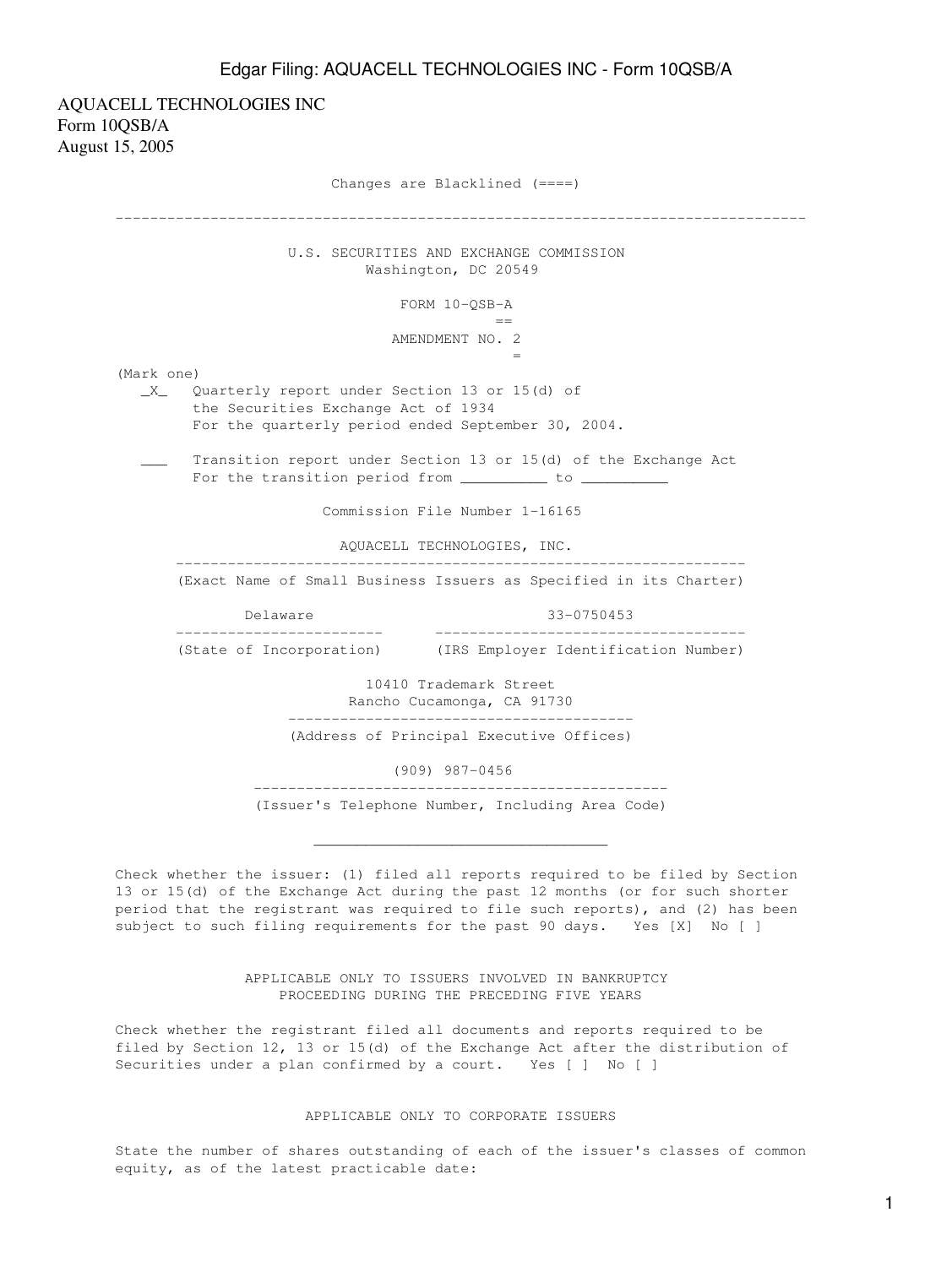Common Stock, \$.001 par value 15,764,137 shares outstanding as of November 12, 2004.

Transitional Small Business Disclosure Format (check one): Yes [ ] No [X]

--------------------------------------------------------------------------------

AQUACELL TECHNOLOGIES, INC.

FORM 1O-QSB

FOR THE QUARTER ENDED SEPTEMBER 30, 2004

TABLE OF CONTENTS

PART I - FINANCIAL INFORMATION

Item 1. Financial Statements: PAGE

Condensed Consolidated Balance Sheet as of September 30, 2004...... 1

 Condensed Consolidated Statements of Operations for the three-month periods ended September 30, 2004 and 2003.............. 2

 Condensed Consolidated Statements of Cash Flow for the three-month periods ended September 30, 2004 and 2003.............. 3

Notes to Condensed Consolidated Financial Statements............... 4

- Item 2. Managements Discussion and Analysis................................ 6 Forward-Looking Statements Overview Results of Operations Liquidity and Capital Resources
- Item 3. Controls and Procedure............................................. 8

#### PART II - OTHER INFORMATION

|  | Item 4. Submission of Matters to a Vote of Security Holders 9 |  |
|--|---------------------------------------------------------------|--|
|  |                                                               |  |
|  |                                                               |  |

i

## PART I. FINANCIAL INFORMATION

ITEM 1. FINANCIAL STATEMENTS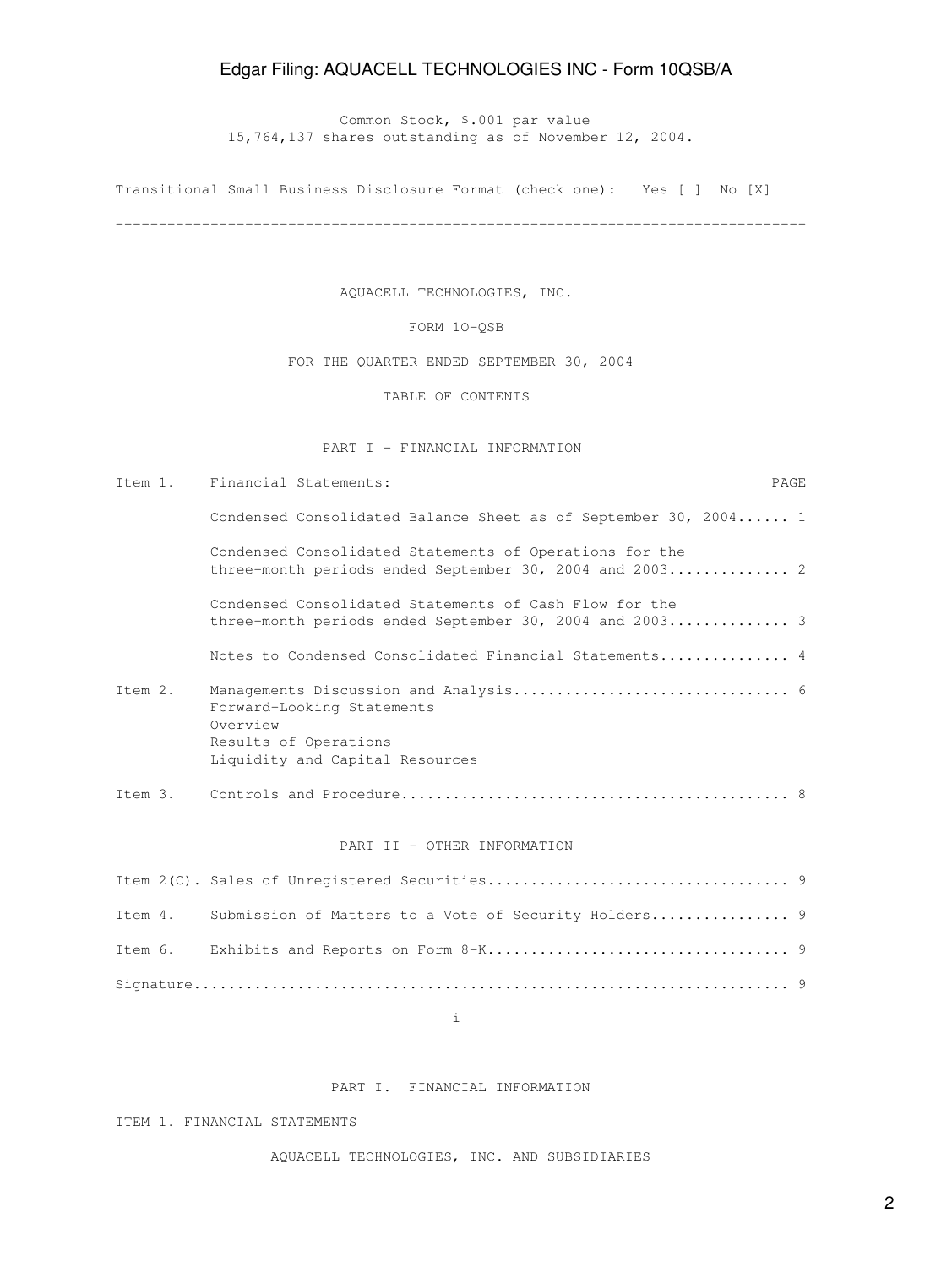# CONDENSED CONSOLIDATED BALANCE SHEET September 30, 2004 (Unaudited)

| ASSETS<br>Current assets:                                                                                   |                                        |
|-------------------------------------------------------------------------------------------------------------|----------------------------------------|
| Accounts receivable, net of allowance of \$42,000                                                           | 203,000<br>44,000<br>51,000<br>79,000  |
| Prepaid expenses and other current assets                                                                   | 46,000                                 |
|                                                                                                             |                                        |
| Property, equipment and billboard coolers, net                                                              | 877,000                                |
| Other assets:                                                                                               |                                        |
|                                                                                                             | 824,000                                |
|                                                                                                             | 75,000<br>16,000                       |
|                                                                                                             | 915,000                                |
|                                                                                                             | \$2,215,000                            |
|                                                                                                             |                                        |
| LIABILITIES                                                                                                 |                                        |
| Current liabilities:                                                                                        |                                        |
| Preferred stock dividend payable                                                                            | 444,000<br>665,000<br>17,000<br>20,000 |
| Current portion of deferred payable                                                                         | 2,000<br>13,000                        |
|                                                                                                             |                                        |
| Deferred payable, net of current portion                                                                    | 460,000                                |
|                                                                                                             | 1,621,000                              |
| Commitments and contingencies                                                                               |                                        |
| STOCKHOLDERS' EQUITY:                                                                                       |                                        |
| Preferred stock - Class A, par value \$.001;<br>1,870,000 shares authorized;                                |                                        |
| 675,000 shares issued and outstanding<br>Preferred stock, par value \$.001;<br>8,130,000 shares authorized; | 1,000                                  |
| Common stock, par value \$.001;<br>40,000,000 shares authorized;                                            |                                        |
| 15,048,769 shares issued and outstanding                                                                    | 15,000                                 |
|                                                                                                             | 20,918,000                             |
|                                                                                                             | 2,505,000                              |
|                                                                                                             | (5,000)<br>(1, 906, 000)               |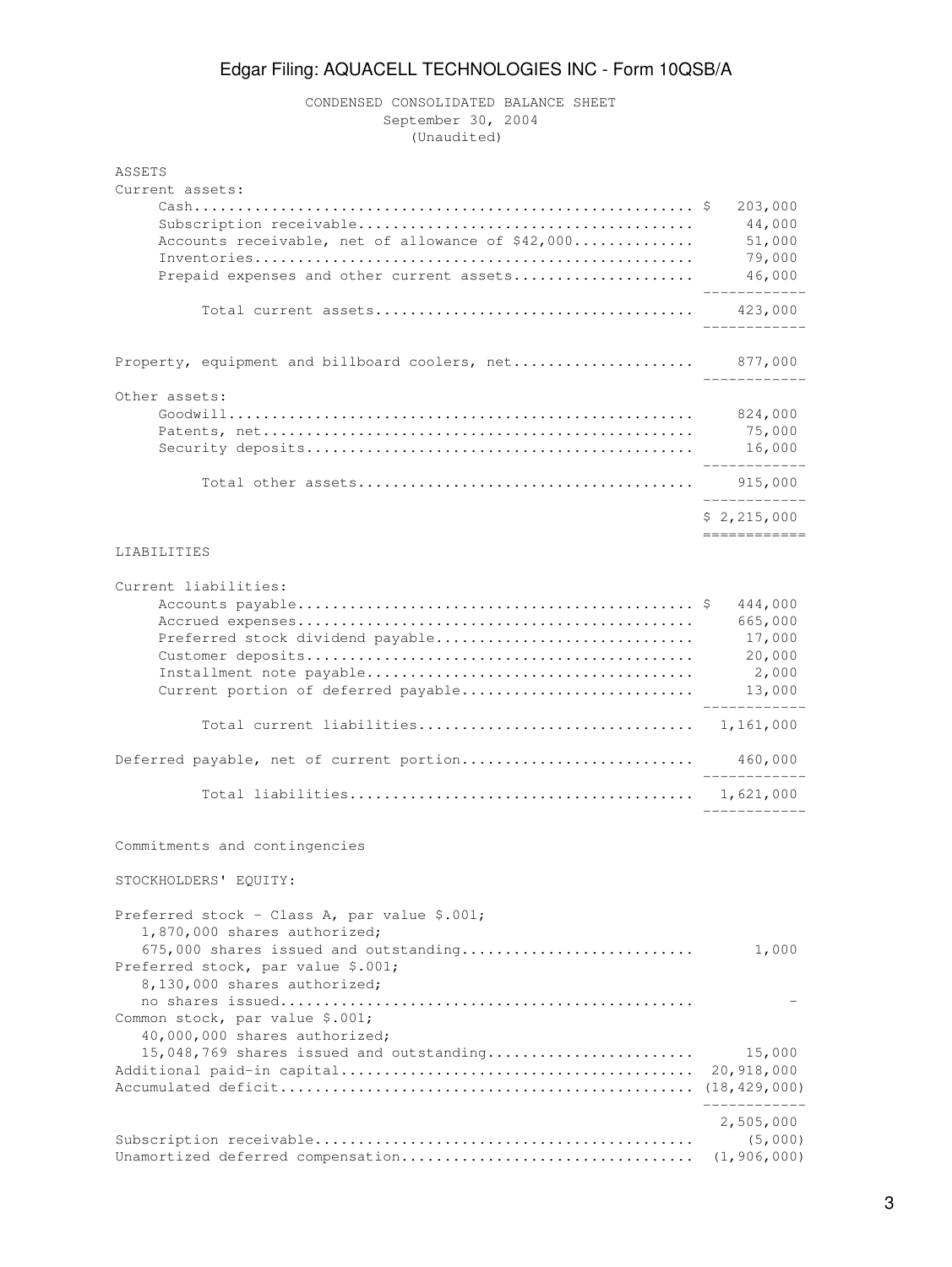Total stockholders' equity............................... 594,000

 ------------ \$ 2,215,000 ============

------------

See notes to condensed consolidated financial statements.

1

## AQUACELL TECHNOLOGIES, INC. AND SUBSIDIARIES CONDENSED CONSOLIDATED STATEMENTS OF OPERATIONS (Unaudited)

|                                                                  | Three Months Ended<br>September 30, |                             |     |                        |
|------------------------------------------------------------------|-------------------------------------|-----------------------------|-----|------------------------|
|                                                                  |                                     | 2004                        |     | 2003                   |
| Revenue:                                                         |                                     |                             |     |                        |
| Net sales                                                        | -S                                  | 199,000                     | \$  | 201,000                |
| Costs and expenses:                                              |                                     |                             |     |                        |
| Cost of sales                                                    |                                     | 124,000                     |     | 129,000                |
| Salaries and wages<br>Legal, accounting and other                |                                     | 288,000                     |     | 299,000                |
| professional expenses<br>Consulting fees and expenses- marketing |                                     | 52,000                      |     | 65,000                 |
| research and development                                         |                                     | 24,000                      |     |                        |
| Fair value adjustment of derivative                              |                                     |                             |     | 207,000                |
| Stock based compensation                                         |                                     | 242,000                     |     | 375,000                |
|                                                                  |                                     | 337,000                     |     | 255,000                |
|                                                                  |                                     | 1,067,000                   |     | 1,330,000              |
| Loss from operations before                                      |                                     |                             |     |                        |
| other income (expense):                                          |                                     | (868,000)                   |     | (1, 129, 000)          |
| Other income (expense):<br>Interest income                       |                                     |                             |     |                        |
| Interest (expense)                                               |                                     |                             |     | 1,000                  |
|                                                                  |                                     |                             |     | 1,000                  |
| Net loss for the period \$ $(868,000)$                           |                                     |                             | \$. | (1, 128, 000)          |
|                                                                  |                                     | =========                   |     |                        |
| Weighted average share outstanding-<br>basic and diluted         |                                     | 14,576,000<br>_____________ |     | 9,349,000<br>========= |
|                                                                  |                                     |                             |     |                        |
| Loss attributable to common stockholders:                        |                                     | (868,000)                   | Ş.  | (1, 128, 000)          |
| Preferred stock dividends                                        |                                     | 9,000                       |     | 16,000                 |
| Loss attributable to common stockholders $\frac{1}{2}$ (877,000) |                                     |                             |     | \$ (1, 144, 000)       |
| Net loss per common share \$                                     |                                     | (0.06)                      | Ŝ.  | (0.12)                 |
|                                                                  |                                     |                             |     |                        |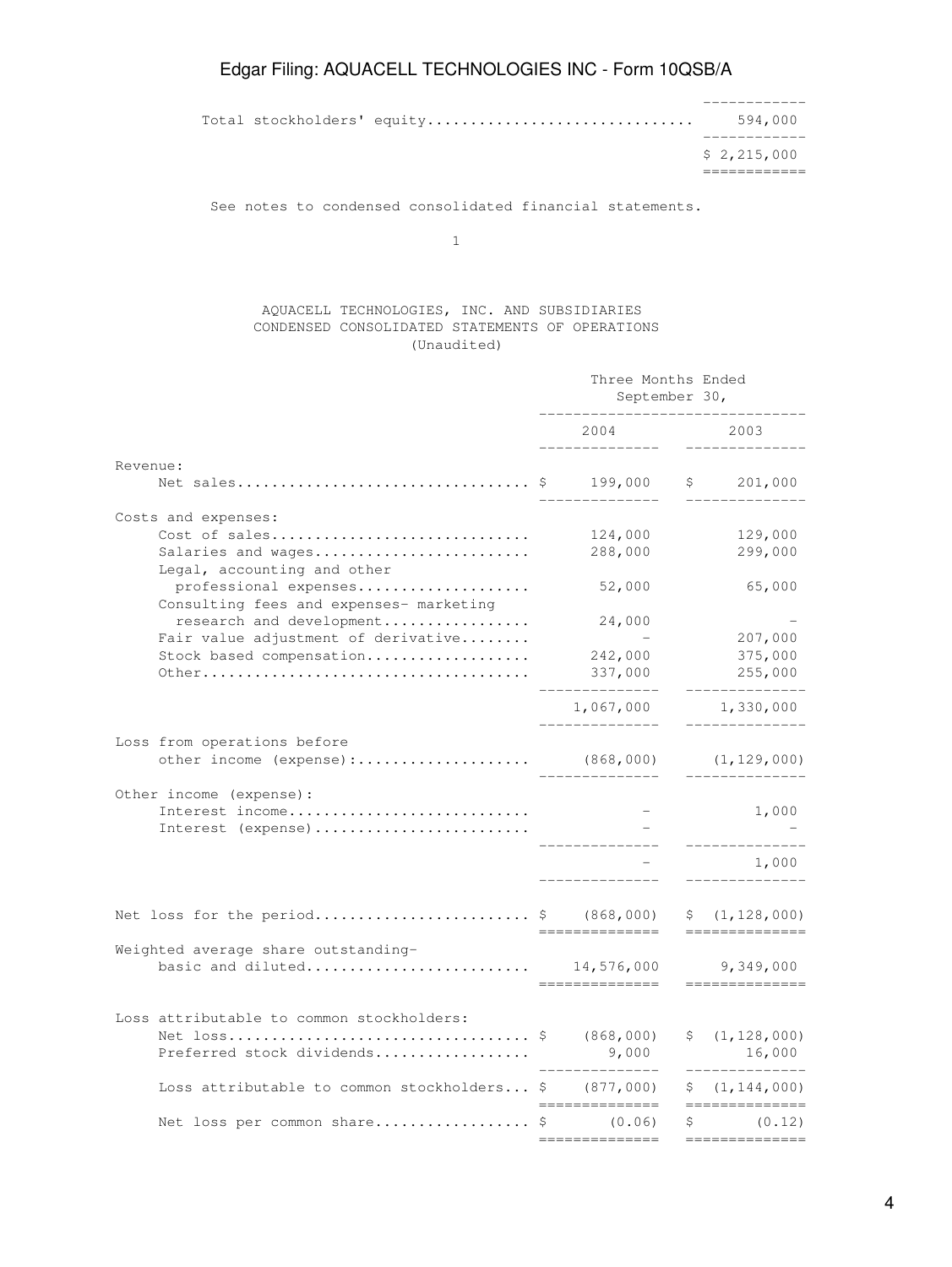See notes to condensed consolidated financial statements.

2

## AQUACELL TECHNOLOGIES, INC. AND SUBSIDIARIES CONDENSED CONSOLIDATED STATEMENTS OF CASH FLOWS (Unaudited)

|                                                                                   | Three Months Ended<br>September 30, |                 |  |
|-----------------------------------------------------------------------------------|-------------------------------------|-----------------|--|
|                                                                                   | 2004                                | 2003            |  |
| Cash flows from operating activities:                                             |                                     |                 |  |
|                                                                                   |                                     | \$(1, 128, 000) |  |
| Adjustment to reconcile net loss to net cash<br>used in operating activities:     |                                     |                 |  |
| Stock based compensation                                                          | 242,000                             | 375,000         |  |
| Fair value adjustment of derivative                                               |                                     | 207,000         |  |
| Depreciation and amortization                                                     | 6,000                               | 13,000          |  |
| Changes in:                                                                       |                                     |                 |  |
| Accounts receivable                                                               |                                     | 10,000          |  |
| Accrued interest receivable                                                       |                                     | 7,000           |  |
| Prepaid expenses and other current assets                                         | 7,000                               | (35,000)        |  |
| Inventories                                                                       | 15,000                              | (150, 000)      |  |
| Accounts payable                                                                  | (138,000)                           | (226, 000)      |  |
| Accrued expenses                                                                  | (41,000)                            | 37,000          |  |
| Customer deposits                                                                 | (41,000)                            | 6,000           |  |
| Net cash used in operating activities (818,000)                                   |                                     | (884, 000)      |  |
| Cash flows from investing activities:<br>Collections on notes receivable          |                                     | 68,000          |  |
| Payments on note issued for purchase of                                           |                                     |                 |  |
| property and equipment                                                            | (1,000)                             | (1,000)         |  |
| Capital expenditures                                                              | (84,000)                            | (1,000)         |  |
| Net cash provided by (used in)                                                    |                                     |                 |  |
| investing activities $(85,000)$                                                   |                                     | 66,000          |  |
| Cash flows from financing activities:<br>Proceeds from private placements of      |                                     |                 |  |
| common stock                                                                      |                                     | 2,555,000       |  |
| Expenses of offerings                                                             |                                     | (259,000)       |  |
| Preferred stock dividend paid                                                     |                                     | (12,000)        |  |
| Exercise of stock options<br>Proceeds (repayments) of loans from                  |                                     | 27,000          |  |
| related parties                                                                   |                                     | (25,000)        |  |
| Proceeds from subscriptions receivable<br>Proceeds from exercise of commons stock | 40,000                              |                 |  |
|                                                                                   | 209,000                             |                 |  |
| Expense of warrant exercise                                                       | (3,000)                             |                 |  |
| Net cash provided by financing activities                                         | 246,000                             | 2,286,000       |  |
| Increase (decrease) in cash                                                       | (657,000)                           | 1,468,000       |  |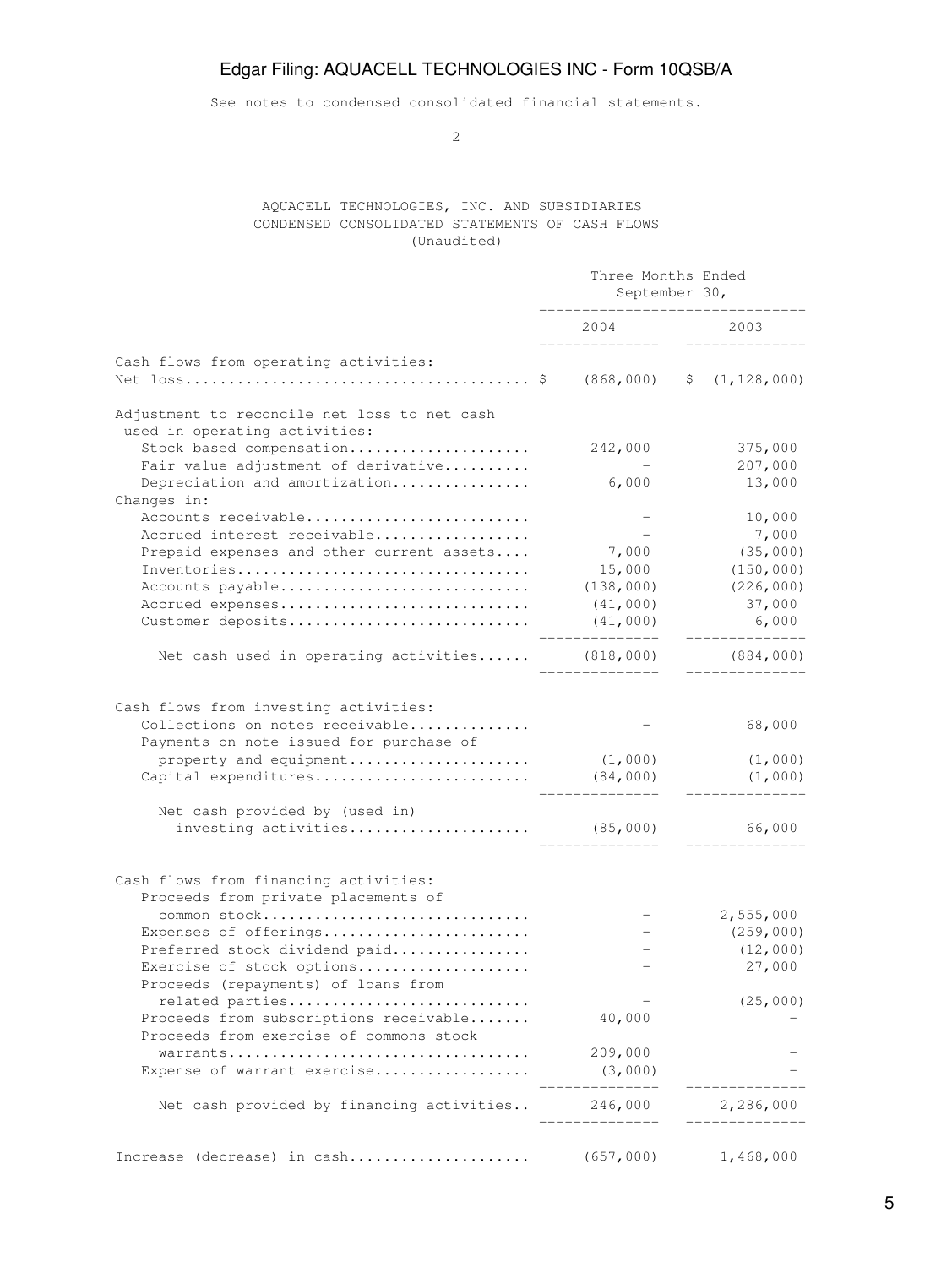| Cash, beginning of period                                                                   |   | 860,000               |          | 32,000   |
|---------------------------------------------------------------------------------------------|---|-----------------------|----------|----------|
| Cash, end of period \$                                                                      |   | 203,000 \$ 1,500,000  |          | -------- |
| Supplemental disclosure of cash flow information:<br>Cash paid for interest                 | Ŝ |                       | Ŝ        |          |
| Supplemental schedule of non-cash investing<br>and financing activities:                    |   |                       |          |          |
| Issuance of common stock warrants for services<br>Subscription receivable for conversion of |   | $91,000$ \$ 2,564,000 |          |          |
| Dividends payable on preferred stock \$                                                     |   | 49,000<br>9,000       | \$<br>\$ | 16,000   |

See notes to condensed consolidated financial statements.

 $\sim$  3

### AQUACELL TECHNOLOGIES, INC. AND SUBSIDIARIES

### NOTES TO CONDENSED CONSOLIDATED FINANCIAL STATEMENTS

September 30, 2004 (Unaudited)

## NOTE A - BASIS OF PRESENTATION

 The accompanying unaudited condensed consolidated financial statements include the accounts of AquaCell Technologies, Inc. and its wholly owned subsidiaries. All significant intercompany accounts and transactions have been eliminated in consolidation.

 The accompanying unaudited condensed consolidated financial statements have been prepared in accordance with U.S. generally accepted accounting principles for interim financial information and with instructions to Form 10-QSB. Accordingly, they do not include all of the information and footnotes required by U.S. generally accepted accounting principles for complete financial statements. In the opinion of management, all adjustments (consisting of normal recurring adjustments) considered necessary for a fair presentation have been included. The results of operations for the three months ended September 30, 2004 are not necessarily indicative of the results to be expected for the full year. For further information, refer to the Company's annual report filed on Form 10-KSB for the year ended June 30, 2004.

 At September 30, 2004 the Company's ability to continue as a going concern, for the reasons outlined on the 10-KSB filed for the year ended June 30, 2004, still existed. During the quarter ended September 30, 2004 the Company successfully obtained external financing through exercise of warrants and plans to continue to raise capital through the sale or exercise of equity securities on a just in time basis.

#### NOTE B - INVENTORIES

Inventories consist of the following at September 30, 2004:

|  | 23,000 |
|--|--------|
|  | 6,000  |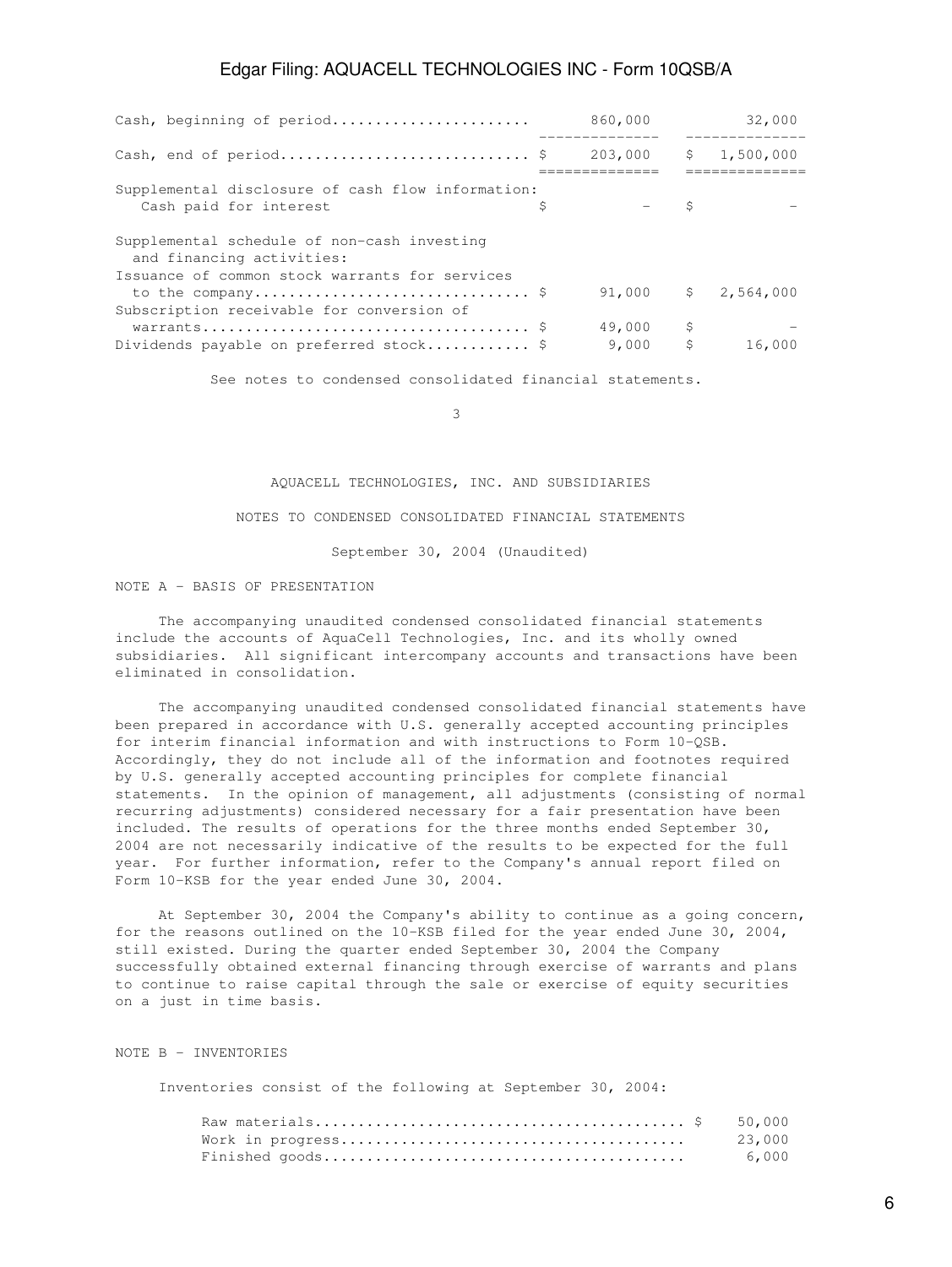----------- \$ 79,000 ===========

#### NOTE C - PROPERTY, EQUIPMENT AND BILLBOARD COOLERS

Property and equipment is summarized as follows at September 30, 2004:

| Billboard coolers, including parts \$ |   | 853,000   |
|---------------------------------------|---|-----------|
| Furniture and fixtures                |   | 36,000    |
|                                       |   | 102,000   |
| Machinery and equipment               |   | 127,000   |
|                                       |   | 9,000     |
| Leasehold improvements                |   | 10,000    |
| $True k$                              |   | 11,000    |
|                                       |   | 1,148,000 |
| Less accumulated depreciation         |   | 271,000   |
|                                       | S | 877,000   |
|                                       |   |           |

4

#### AQUACELL TECHNOLOGIES, INC. AND SUBSIDIARIES

#### NOTES TO CONDENSED CONSOLIDATED FINANCIAL STATEMENTS

September 30, 2004 (Unaudited)

#### NOTE D - DEFERRED PAYABLE

 At September 30, 2004, the deferred payable represented the balance due to a private company for the return and cancellation of all exclusive distribution and marketing rights previously held under a distribution agreement. This amount is payable solely from 5% of the future revenues to be generated by our Global Water-Aquacell subsidiary.

#### NOTE E - EQUITY TRANSACTIONS

 During August 2004 the Company amended a February 2004 consulting agreement to provide for additional compensation of 100,000 common shares. These shares were valued at \$66,000 based upon closing market price at the date of issuance. Such amount will be amortized to expense over the remaining term of the agreement. Amortization amounted to \$4,000 for the quarter ended September 30, 2004.

 During August 2004 the Company issued 50,000 common stock purchase warrants at a price of \$.66 per share in connection with performance under an existing consulting agreement. These warrants were valued at \$25,000 utilizing the Black Scholes valuation method. Such amount will be amortized over a period of 31 months. Amortization amounted to \$2,000 for the quarter ended September 30, 2004.

 During September 2004 the Company issued an aggregate of 457,000 shares of common stock in connection with the repricing of 457,000 common stock purchase warrants issued in previously completed private placements. Warrants with exercise prices of \$2.00 and \$4.00 were repriced to \$.70 and \$.56. The Company realized gross proceeds of \$286,000 and expenses were \$32,000 in connection with the repricings. New common stock purchase warrants were issued for 247,000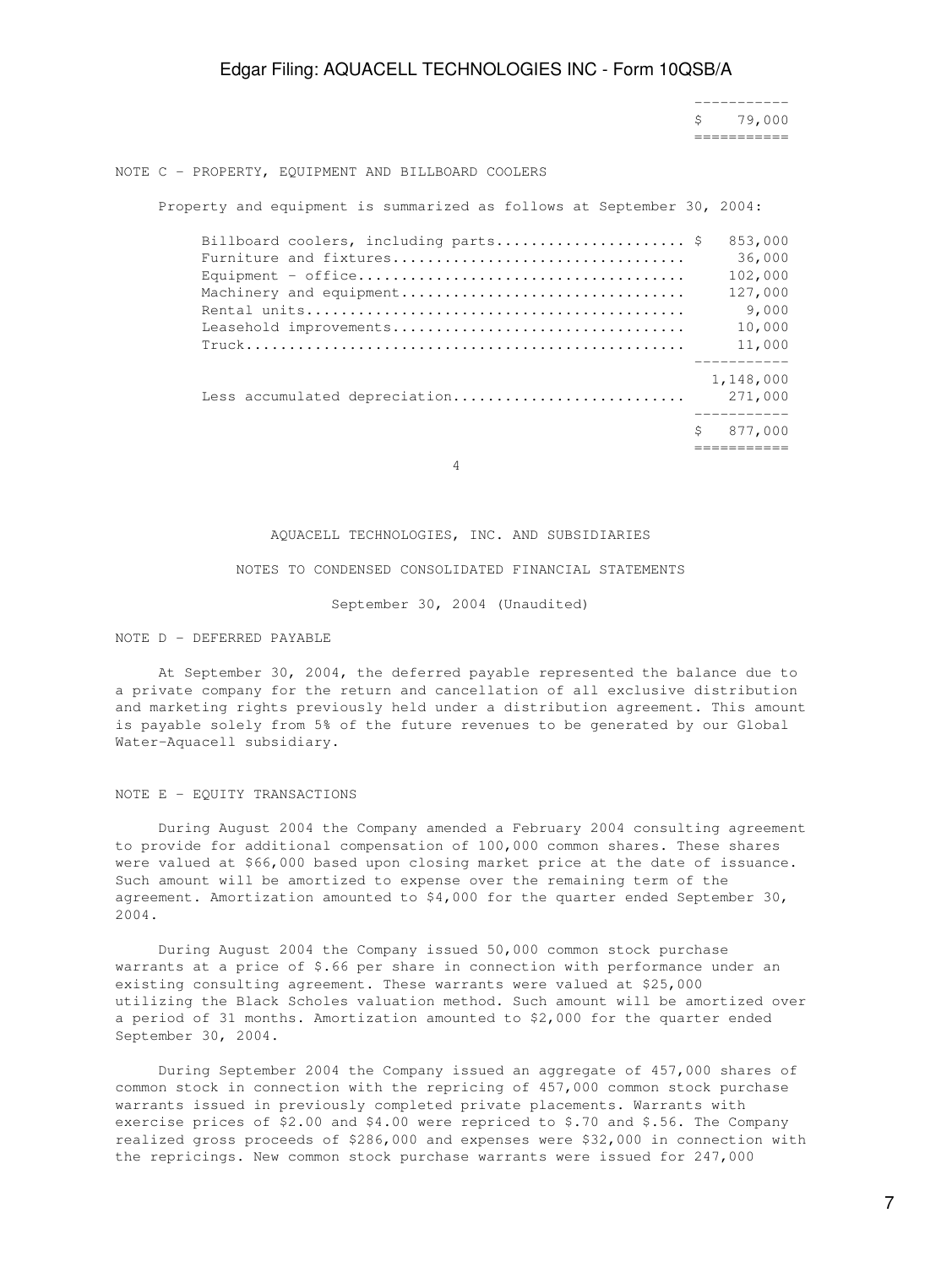shares of common stock exercisable at \$.90 per share and 210,000 shares of common stock exercisable at \$.95 per share and an additional 210,000 shares of common stock exercisable at \$4.00 per share.

#### NOTE F - CONCENTRATION OF CREDIT RISK

 The Company's financial instruments that are exposed to concentration of credit risk consists of cash. Such amounts are in excess of FDIC insurance limits.

#### NOTE G - SUBSEQUENT EVENTS

 During October and November 2004 the Company issued an aggregate of 693,000 shares in connection with the repricing of outstanding warrants. The Company realized gross proceeds of \$434,000 in connection with the repricing.

 $5<sub>5</sub>$ 

## ITEM 2. MANAGEMENT'S DISCUSSION AND ANALYSIS OF FINANCIAL CONDITION AND RESULTS OF OPERATIONS

#### Forward-Looking Statements

When used in this Form 10-QSB and in future filings by the Company with the Commission, statements identified by the words "believe", "positioned", "estimate", "project", "target", "continue", "will", "intend", "expect", "future", "anticipates", and similar expressions express management's present belief, expectations or intentions regarding the Company's future performance within the meaning of the Private Securities Litigation Reform Act of 1995. Readers are cautioned not to place undue reliance on any such forward-looking statements, each of which speaks only as of the date made. Such statements are subject to certain risks and uncertainties that could cause actual results to differ materially from historical earnings and those presently anticipated or projected. The Company has no obligations to publicly release the result of any revisions which may be made to any forward-looking statements to reflect anticipated or unanticipated events or circumstances occurring after the date of such statements.

### Overview

 The following discussions and analysis should be read in conjunction with the Company's condensed consolidated financial statements and the notes presented following the condensed consolidated financial statements. The discussion of results, causes and trends should not be constructed to imply any conclusion that such results or trends will necessarily continue in the future.

 During the quarter ended September 30, 2004, we diligently worked to finalize agreements for our newly launched "Message On The Bottle" advertising program through our Aquacell Media subsidiary. Aquacell Media installs our patented Aquacell 1000 Bottled Water Cooler Systems free of charge into various locations while retaining ownership of the coolers. Revenue is generated through the sale of advertising on the band of the cooler's permanently attached five-gallon bottle, as well as on the cup holder.

 Subsequent to the end of the quarter, we signed our first Water Cooler Placement Agreement with Rite Aid Corporation, the third largest drug chain in America with more than 3000 stores. Rite Aid conducted an extensive test over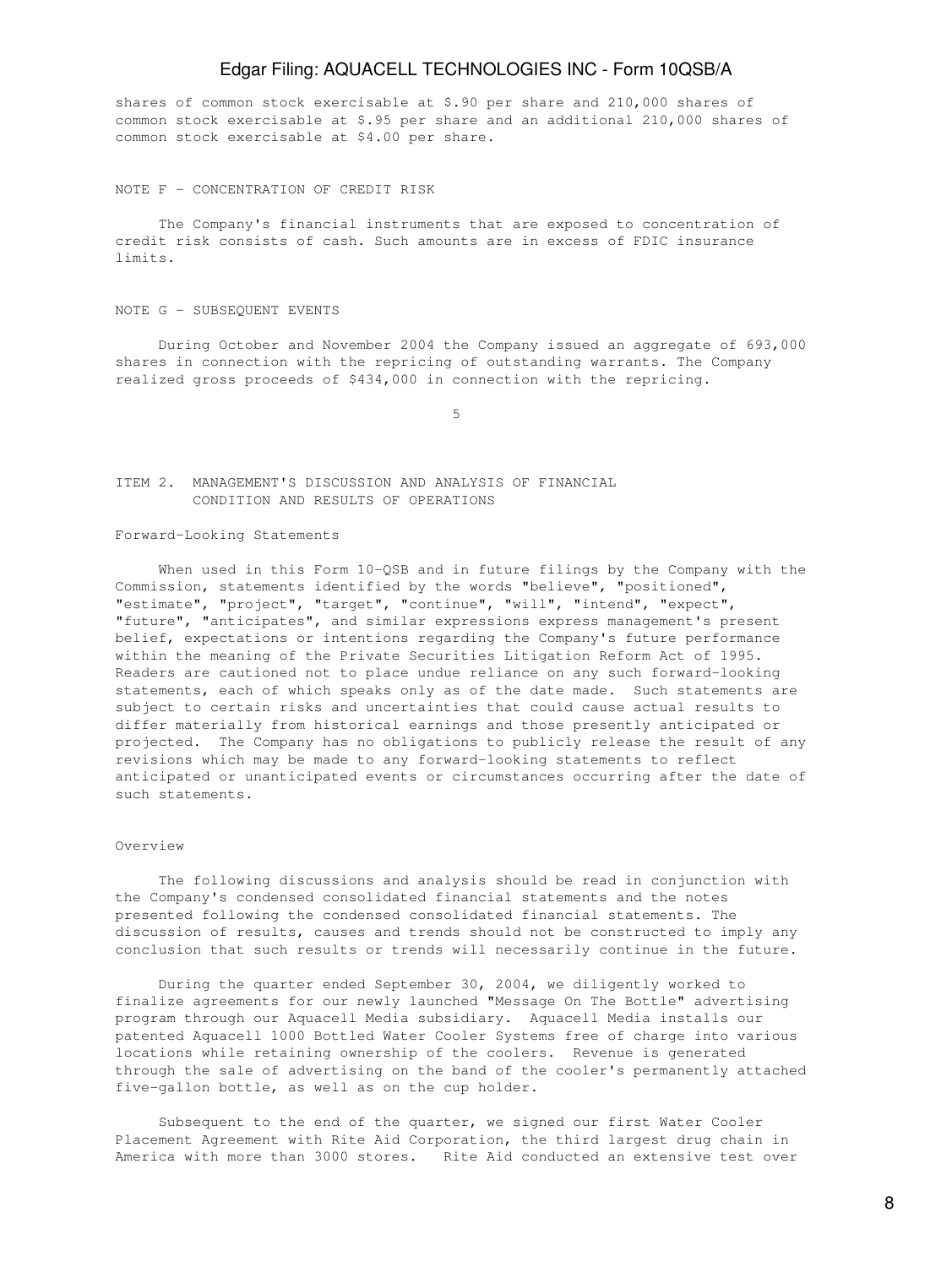several months on the performance of our coolers in their corporate office as well as in several stores.

 Under an initial term of five years, Rite Aid has agreed that the Aquacell 1000 coolers will be installed on a national basis at no cost to Rite Aid, and that AquaCell may sell the advertising space on the bottle band. The initial rollout, expected to be completed by the end of December 2004, will entail replacing water fountains in approximately half of the stores. Aquacell has been manufacturing coolers in anticipation of this agreement and is in position to use current inventory to supply the water coolers for these initial locations.

 We are in negotiations with other retailers including other national chain drug stores and supermarkets, as well as other national chain retail stores for installations in these locations, as well. Test units have been installed in many of these locations and we anticipate the signing of agreements with additional retailers in the near future.

 $\sim$  6

 Also subsequent to the end of the quarter, we secured our first advertiser, Unilever, one of the world's largest consumer products companies. This inaugural program is for the Dove(R) product line, the timing of which coincides with the roll out of installations in Rite Aid stores. The program also includes advertising in other chain drug stores.

 The "Message On The Bottle" advertising provides a unique point-of-sale opportunity for manufacturers to reach the consumer. Advertising on the bottle gets face-to-face impact reaching the consumers while they are in the store. We are negotiating with other major manufacturers and providers of health care related products and/or their agencies, for the advertisement of their products.

 AquaCell has engaged several new marketing partners, including Beau Dietl & Associates. This organization has agreed to provide us with introductions to

 ================================================================ distribution channels and to potential advertisers on our coolers as well as ============================================================================ consulting on future promotional activities. Our agreement runs through August, ================================================================================ 2006. Through this association, we retained the services of J. DeKama =====

Associates. Our consulting agreement with J. DeKama Associates, which runs ================================================================= through February 2007, provides for that organization to assist us in securing ============================================================================== retail locations for our coolers and for securing potential advertisers. ======================================================================== Through J. DeKama Associates' efforts, we have signed consulting agreements ======================================

with former Unilever executives who have tapped into the services of Advantage Sales and Marketing. This network has been instrumental in assisting us in developing a wide variety of companies for both advertising and for placement of Aquacell 1000 coolers into retail locations. By utilizing these and other individuals who are responsible for payment of their own expenses, and who will receive cash compensation only upon the generation of revenues, we do not anticipate incurring any significant direct sales and marketing expenses in the rollout of this program.

 During the quarter ended September 30, 2004 we incurred non-cash charges for stock based compensation for warrants issued to consultants, which we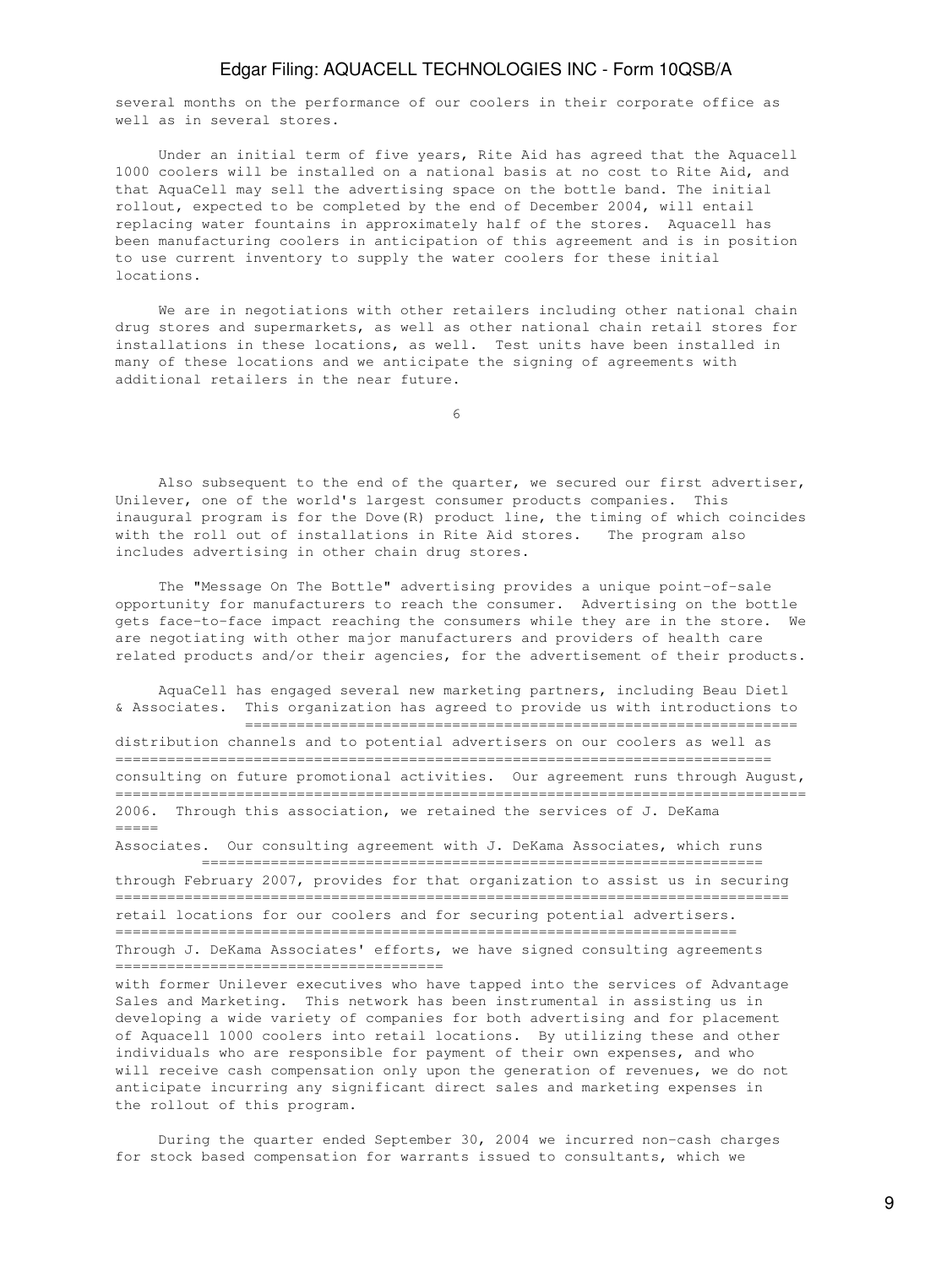believe is a benefit to the Company and its shareholders for the growth of the Company.

 We are embarking on additional opportunities, including expansion of our "Message On The Bottle" advertising program into more diverse areas, such as ======= medical offices, car dealerships, health clubs and law offices, which we believe ================================================================ will provide long-term benefits to the Company.

Results of Operations

 During the three months ended September 30, 2004 on a consolidated basis, revenues were \$199,000 as compared to \$201,000 for the similar period of the preceding year.

 On a consolidated basis cost of sales was 62% for the quarter ended September 30, 2004 as compared to 64% for the same quarter of the prior year.

 Net loss on a consolidated basis, attributable to common stockholders, for the three months ended September 30, 2004 was \$877,000 or \$0.06 per share, as compared to \$1,144,000 or \$.12 per share for the same period of the prior year. The decrease in the loss is primarily attributable to the decrease in fair value adjustment of derivative in the amount of \$207,000.

 Salaries and wages decreased by \$11,000 for the quarter ended September 30, 2004 over the prior year. Legal, accounting and other professional expensed decreased by approximately \$13,000 for the quarter ended September 30, 2004. Stock based compensation decreased by \$133,000 to \$242,000 for the quarter ended September 30, 2004. Other selling, general and administrative expenses, consisting primarily of rent - \$49,000, telephone and utilities- \$17,000, travel- \$21,000, business promotion- \$22,000, insurance- \$37,000, and vehicle expenses-\$25,000 increased by approximately \$82,000 to \$337,000 for the quarter ended September 30, 2004.

7

#### Liquidity and Capital Resources

 During the three months ended September 30, 2004 we raised, through the repricing of warrants to purchase common shares, net equity of approximately \$209,000.

 Cash used by operations during the three months ended September 30, 2004 amounted to \$818,000. Net loss of \$868,000 was reduced by non-cash stock based compensation in the amount of \$242,000, and depreciation and amortization of \$6,000. Cash used by operations was further increased by decreases in accounts payable of \$138,000, accrued expenses of \$41,000, and customer deposits in the amount of \$41,000. Net loss was further decreased by net changes in inventories and prepaid expenses aggregating \$22,000.

 Cash used by investing activities during the three months ended September 30, 2004 represented capital expenditures in the amount of \$84,000 increased by payments on a note issued for the purchase of equipment in the amount of \$1,000. The note which was payable in three equal installments of \$333 has been paid. =============================================================================

 Cash provided by financing activities was approximately \$246,000. Proceeds from sales of common stock purchase warrants amounted to \$209,000 and expenses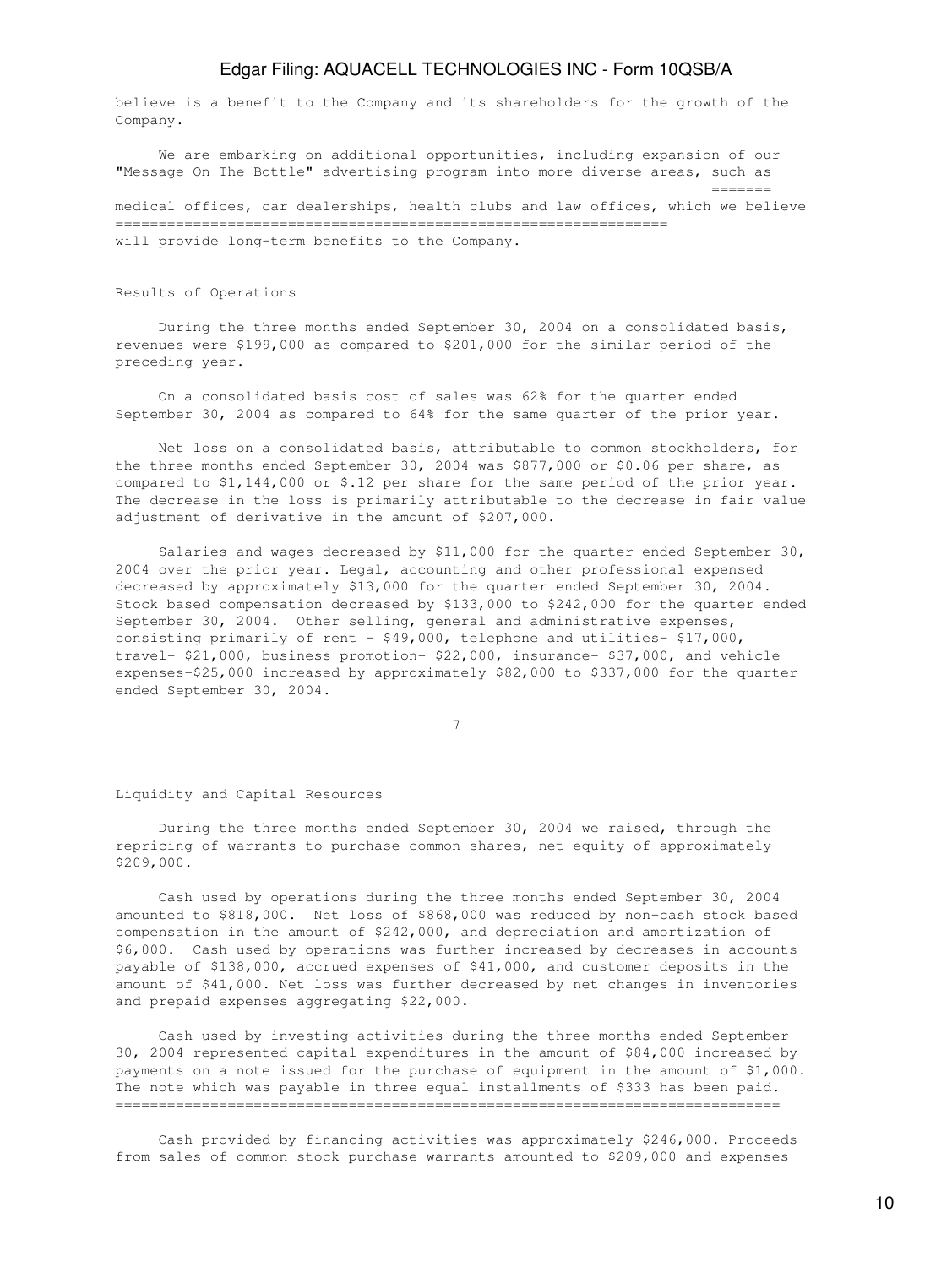of warrant exercises amounted to \$3,000. Proceeds from subscriptions receivable were \$40,000.

 We have granted warrants, subsequent to our initial public offering in connection with private placements, consulting, marketing and financing agreements that remain outstanding at the date of this filing and may generate additional capital of up to approximately \$13,800,000 if exercised. There is no assurance however, that any of the warrants will be exercised.

 Management believes that its present cash position combined with subsequent equity raises and conversion of warrants, and cash flows expected to be generated from future operations will be sufficient to meet presently anticipated needs for working capital and capital expenditures through at least the next 12 months; however, there can be no assurance in that regard. The Company presently has no material commitments for future capital expenditures.

## ITEM 3. CONTROLS AND PROCEDURES

 As of the end of the period covered by this Report the Company carried out ======================================

an evaluation, under the supervision and with the participation of the Company's management, including the Company's chief executive officer and chief financial officer, of the effectiveness of the design and operation of the Company's disclosure controls and procedures pursuant to Rules 13a-15(e) and 15d-15(e) =============================

adopted under the Securities Exchange Act of 1934. Based upon that evaluation, the chief executive officer and chief financial officer concluded that the Company's disclosure controls and procedures are effective. There were no significant changes in the Company's internal controls or in other factors that could significantly affect these controls as of the date of their evaluation. =====

en andere de la provincia de la provincia de la provincia de la provincia de la provincia de la provincia de<br>En la provincia de la provincia de la provincia de la provincia de la provincia de la provincia de la provinci

#### PART II. OTHER INFORMATION

ITEM 2(C). SALES OF UNREGISTERED SECURITIES

 During September 2004 the Registrant repriced and sold 222,300 Common Stock Purchase Warrants to 4 accredited investors pursuant to the exemption provided by Regulation D, Rule 505, and Section 4(2) of the Securities Act of 1933, as amended. New Common Stock Purchase Warrants were issued to the investors at prices ranging from \$.90 to \$4.00.

ITEM 4. SUBMISSION OF MATTERS TO A VOTE OF SECURITY HOLDERS

None

### ITEM 6. EXHIBITS AND REPORTS ON FORM 8-K

(a) Exhibits.

31.1 CEO's Certification Pursuant to Rule 13a-14(a)/ 15d-14(a)

31.2 CFO's Certification Pursuant to Rule 13a-14(a)/ 15d-14(a)